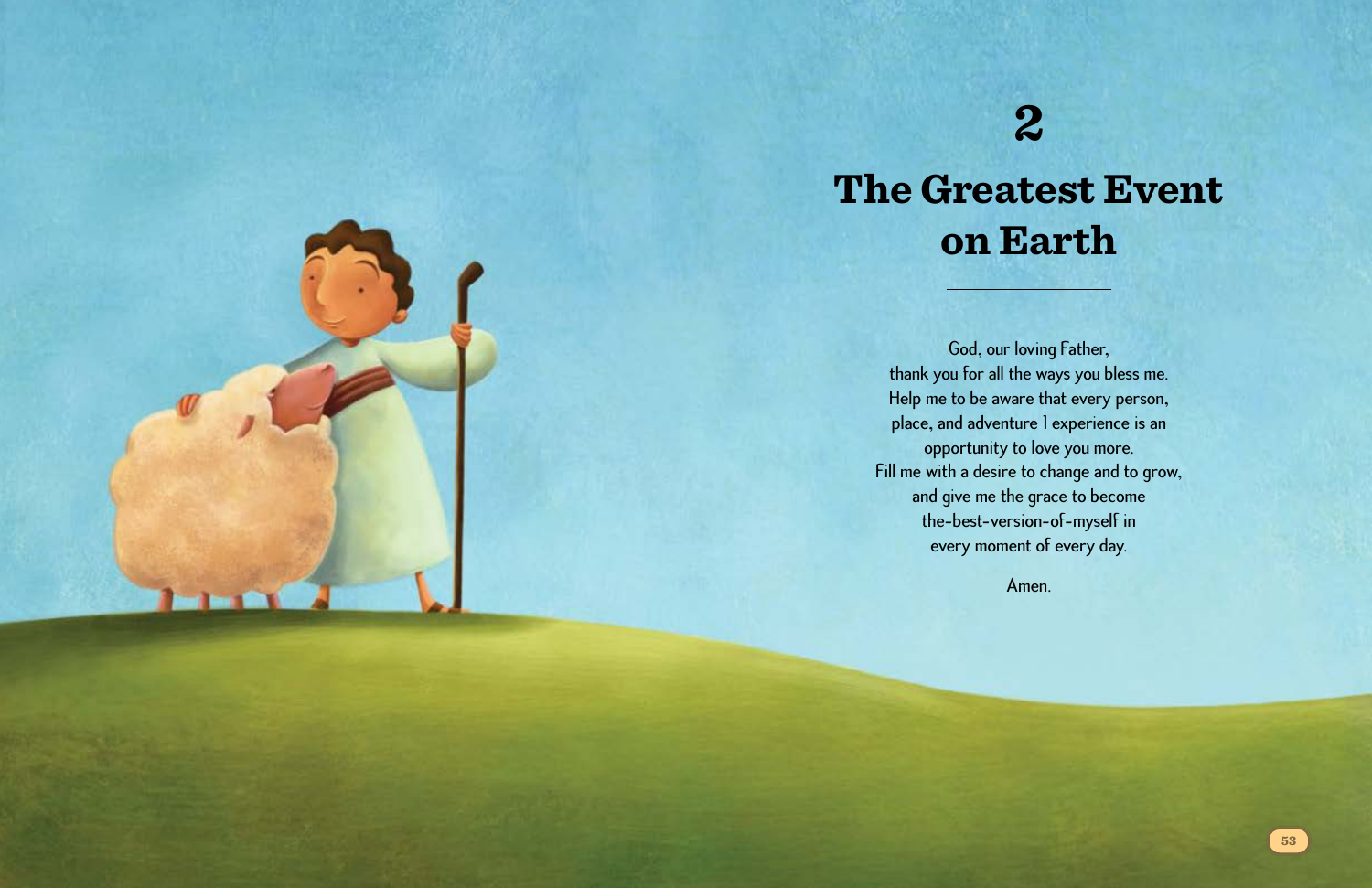### **The Ultimate Prayer**

You are blessed. One of the greatest blessings God gives us as Catholics is the Mass.

There are many different types of prayer. There are prayers of thanksgiving, in which we thank God for all the ways he blesses us. There are prayers of petition or intercession, in which we ask God for some favor. There are prayers of praise, in which we praise God for being God. And there are prayers of adoration, in which we adore God.

One of the incredible things about the Mass is that it combines all these forms of prayer. This is just one of the many reasons why the Mass is the ultimate prayer. Another reason is because in it we present a perfect offering to God. Jesus, who died for us on the cross, is that perfect offering.

Each time you receive Jesus in Holy Communion, God will fill you up in a special way with his grace so that you can become the-best-version-of-yourself!

It is a great privilege to go to Mass each Sunday. The Mass is the ultimate prayer. It is the perfect way for us to gather together as a community of believers and praise God.

At Mass we remember Jesus' last meal, his death on the cross, and his Resurrection. We also get to receive him in the Eucharist. The Eucharist is a celebration of God's love for us and a reminder that God is always with us.

Your First Communion is going to be a very special day in your life.

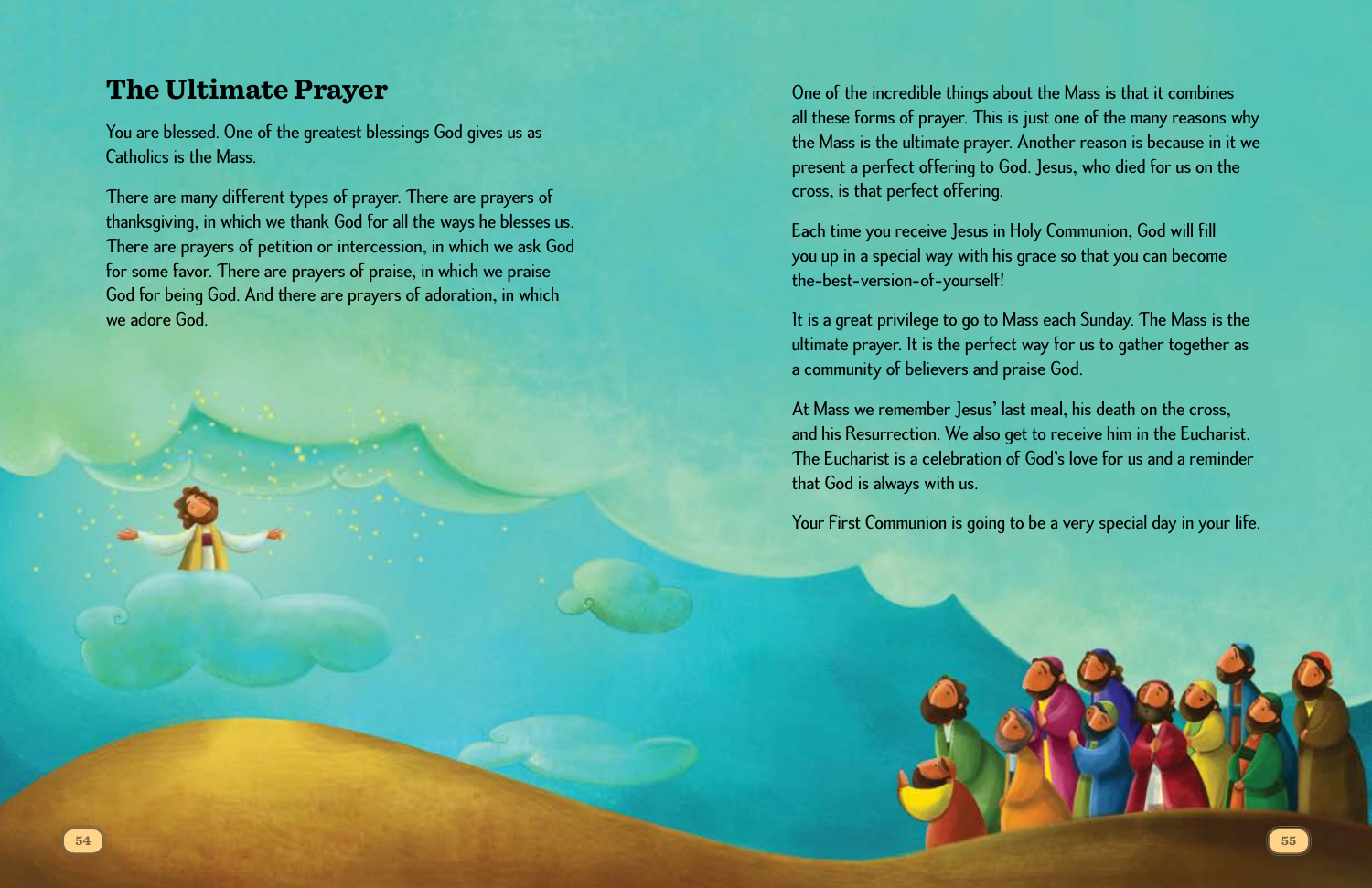#### **God's House**

Where do we celebrate Mass? At God's house! That's right. The church is God's house. God is so brilliant that he knew in his almighty wisdom that it would be important for us to spend time with him at his house.

Why? Well, have you ever noticed that when you are around people who are good, kind, generous, and thoughtful, you get inspired to be good, kind, generous, and thoughtful too?

When we spend time with God he inspires us to be goodand not just good, but our best. God wants you to live the best life imaginable and he wants you to become the-best-version-ofyourself, grow in virtue, and live a holy life.

When we spend time with God, he fills us with his grace so that we can live holy lives. So each Sunday he invites us over to his house for a great celebration. We call that celebration the Mass. But God is always happy to see us. Sometimes it is nice just to stop by church in the middle of the week and sit in the pews and talk to God about whatever is happening in your life. He loves it when we talk to him about what is happening in our lives.

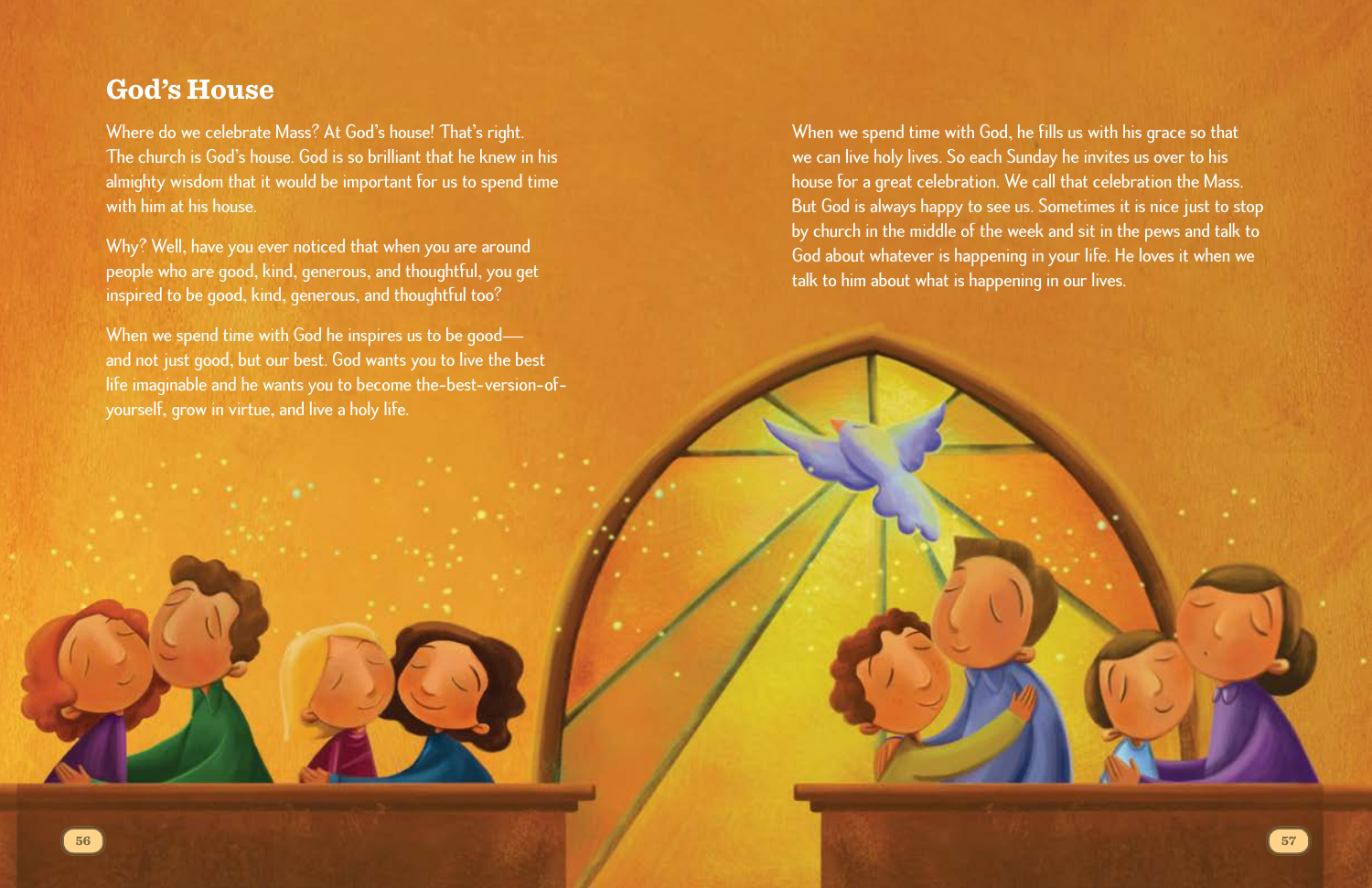#### **The Third Commandment**

When Moses went to the top of Mount Sinai to speak with God, God didn't give him one hundred commandments or a thousand commandments. How many commandments did God give Moses to share with the people?

#### That's right. Just ten.

Do you remember what we said about the Ten Commandments when we were preparing for your First Reconciliation? Let's take another look.

**The Ten Commandments are a blessing from God given to his people. They help us become the-best-version-ofourselves, grow in virtue, and live holy lives. They show us the best way to live.** 

And because there are so few, every single one is very important.

Do you remember what the third commandment is? That's right. "Remember to keep holy the Lord's Day." Sunday is the Lord's Day. It is the Sabbath. It is God's day. And this is really important to remember. How do we keep the Sabbath holy? By going to Mass.

Going to Mass is the most important thing on Sunday. God wants to see us and spend time with us. Even if we have a soccer game or a camping trip, God still expects us to plan a time to go to Mass.

He gives you life every moment of every day. He fills your life with fabulous opportunities. He blesses you in so many ways. And he asks that you visit him for one hour each week.

How many hours are there in a week? There are seven days in a week, and twenty-four hours in a day:  $7 \times 24 = 168$ . Out of  $168$ hours each week, God asks that you come to his house for one hour. Is that too much to ask?

We should be excited to get there each Sunday to thank God for all the ways he has blessed us, to thank him for life, and just to spend time with him.

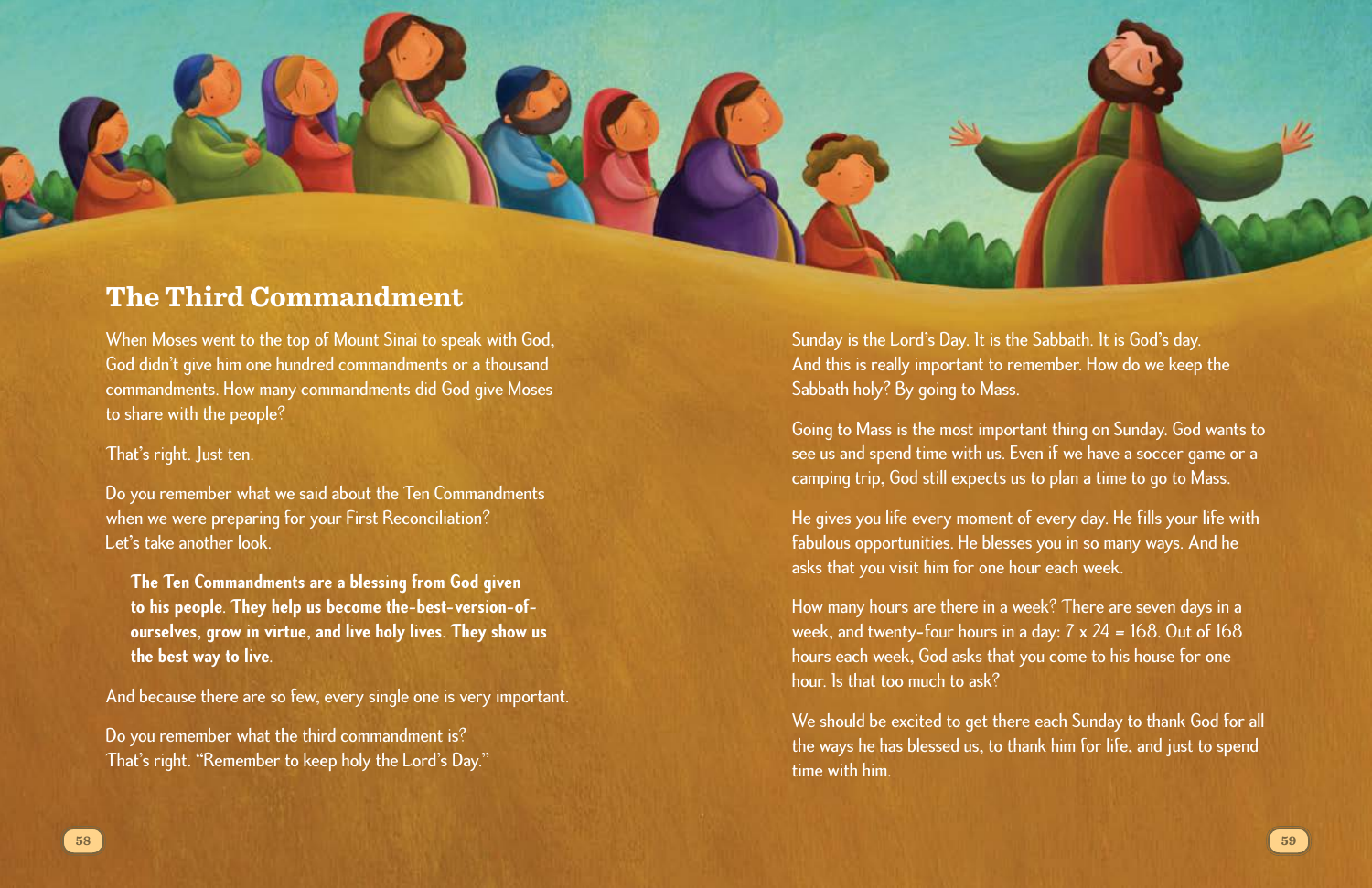### **Listening to God**

When you get to church each Sunday it is good to take a few minutes to get quiet before Mass begins. This helps us to hear what God wants to say to us.

God speaks to us in so many ways.

God speaks to us through the Bible. He speaks to us through the Church. He speaks to us in our hearts. He speaks to us through other people and through situations. And he speaks to our hearts in a special way at Mass.

Learning to listen to God's voice is one of the most important lessons we can learn in life. But learning to hear his voice clearly takes a lot of practice. One great way to practice is at Mass on Sunday. In some ways, we come to Mass on Sunday to get our instructions for the week from God.

God has a special message for us every week. That's why it's important to go to Mass every Sunday. Without God's instructions and directions, we get lost.

You probably won't hear an actual voice when God speaks to you. He might speak to you through one of the readings, or through the music or homily, or he may just speak to you in the quiet of your heart.

God might say, "I want you to practice being more patient with your little brother this week." He might say, "I want you to listen to your parents and do what they ask you to do without hesitation." Or he might say, "I want you to enjoy nature while you are on your vacation this week."

Every Sunday at church God has something he wants to tell you. It's unique every week. That's why he invites you to come to Mass every Sunday, so you can hear the special thing he wants to say to you.

Last time you were at church, what did God say to you? Do you remember? Were you listening?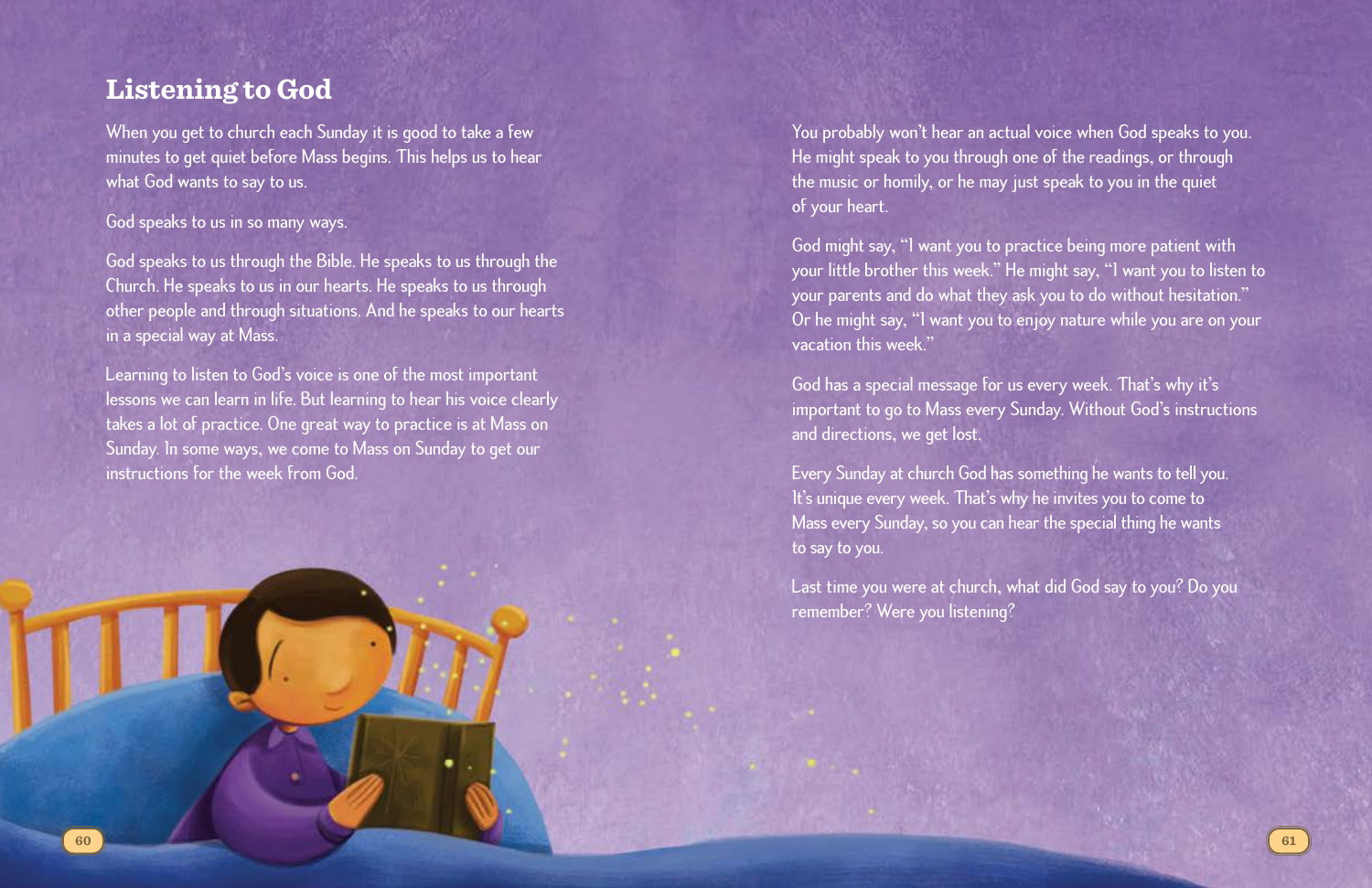#### **Your Mass Journal**

Do you ever feel like God is trying to tell you something? God is always trying to speak to us, but learning to listen to God in the many ways he speaks to us takes time and practice.

When God spoke to Jonah, he told Jonah about a very special mission he had planned for him. Well, Jonah didn't like what God was asking him to do, so instead of listening to God, Jonah tried to run away.

But God didn't give up on Jonah. Instead, God sent a giant whale to swallow Jonah whole! For three days and three nights Jonah lived in the belly of the whale. Once Jonah finally started listening to God, God rescued Jonah from the whale and sent him off to fulfill his mission.

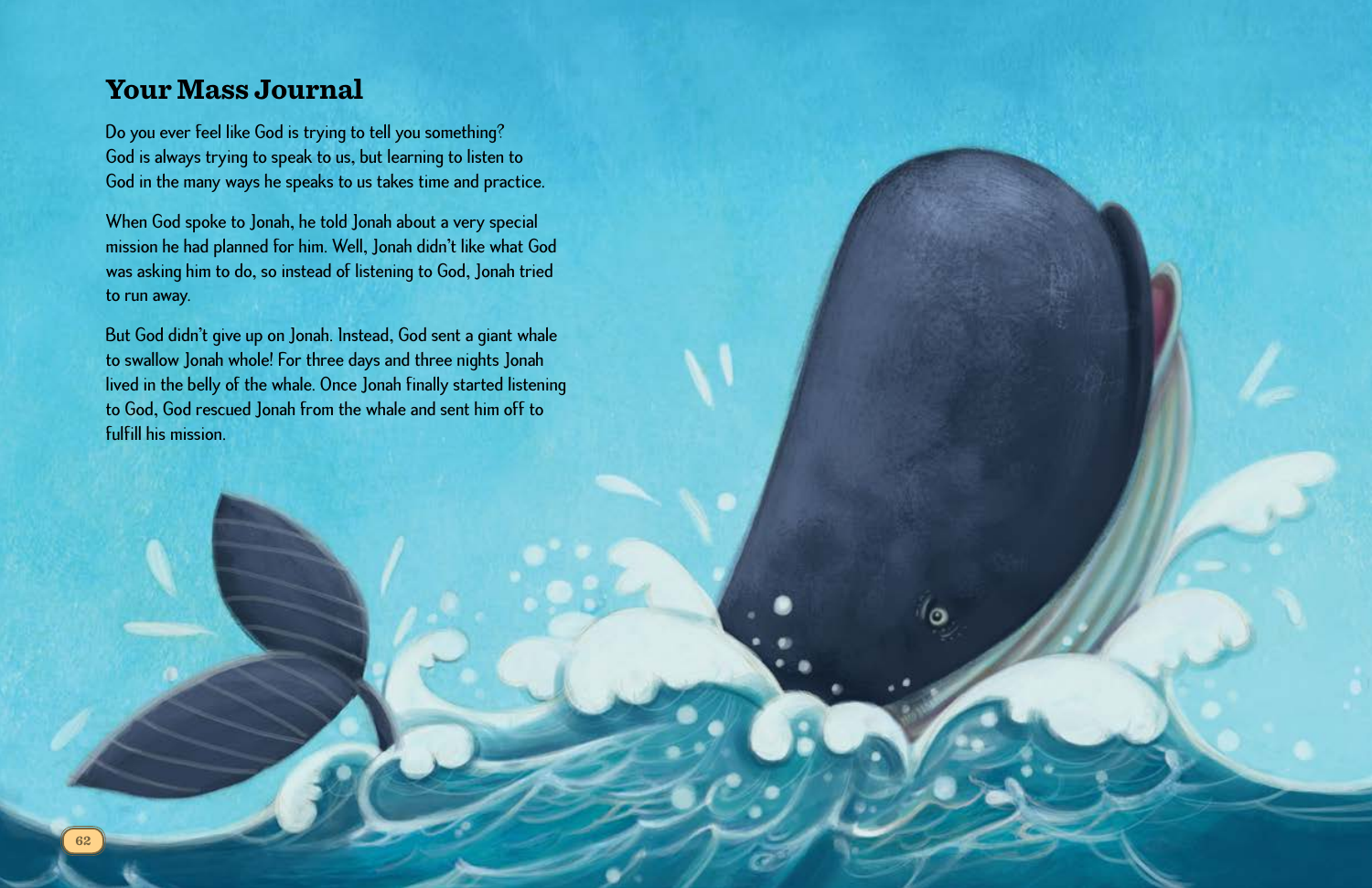God has always spoken to his people. And he wants to speak to you too.

Next Sunday, take a little notebook to Mass with you. This will be your Mass Journal. Listen to the music, listen to the readings, listen to the prayers, listen to the homily, and listen to your heart. Before Mass begins, pray, "Dear God, please show me one way in this Mass that I can become a-better-version-of-myself this week."

Then listen, wait patiently, and when you sense the one thing that God is saying to you, write it down. Pray for the rest of the Mass about how you can live that one thing this week, and ask God to help you.

There are many wonderful reasons why we go to Mass on Sunday, and one of them is to listen to God's voice.

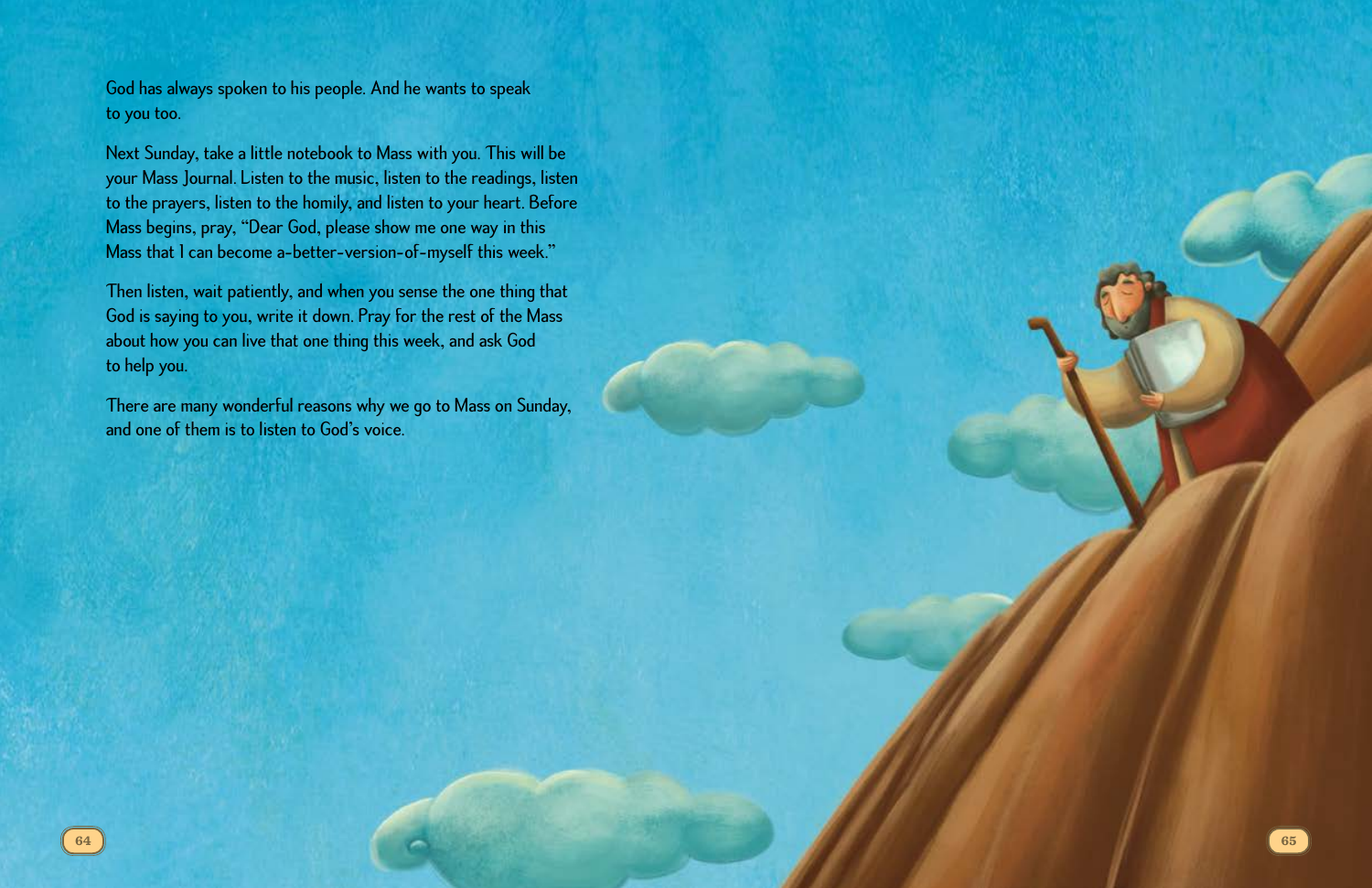#### **From the Bible: The Road to Emmaus**

A few days after Jesus rose from the dead, two of his disciples were walking from Jerusalem to a village called Emmaus. They were talking about Jesus and all the incredible things that had happened. While they were talking Jesus came up beside them, but their eyes were kept from recognizing him. He said to them, "What are you talking about?"

"The things about Jesus of Nazareth, a great and wise teacher, who died and has now risen from the dead."

They stopped and looked at him. Then one of them said, "Are you the only person in Jerusalem who does not know the things that have taken place there the past few days?"

"What things?" he asked them.

Then Jesus spoke to them about how it was necessary for the Messiah to suffer before entering into his glory, and he explained all the places in the Scriptures that referred to him.

As they approached Emmaus they invited him to join them for a meal. So he went in to stay with them. When he was at table with them, he took bread, blessed and broke it, and gave it to them. Then their eyes were opened and they recognized him, and he vanished.

They said to each other, "Were not our hearts burning within us as he spoke to us along the road?"

Amazed, they got up and returned to Jerusalem to tell the others, "We have seen the Lord; he is indeed risen."

Adapted from Luke 24:13–35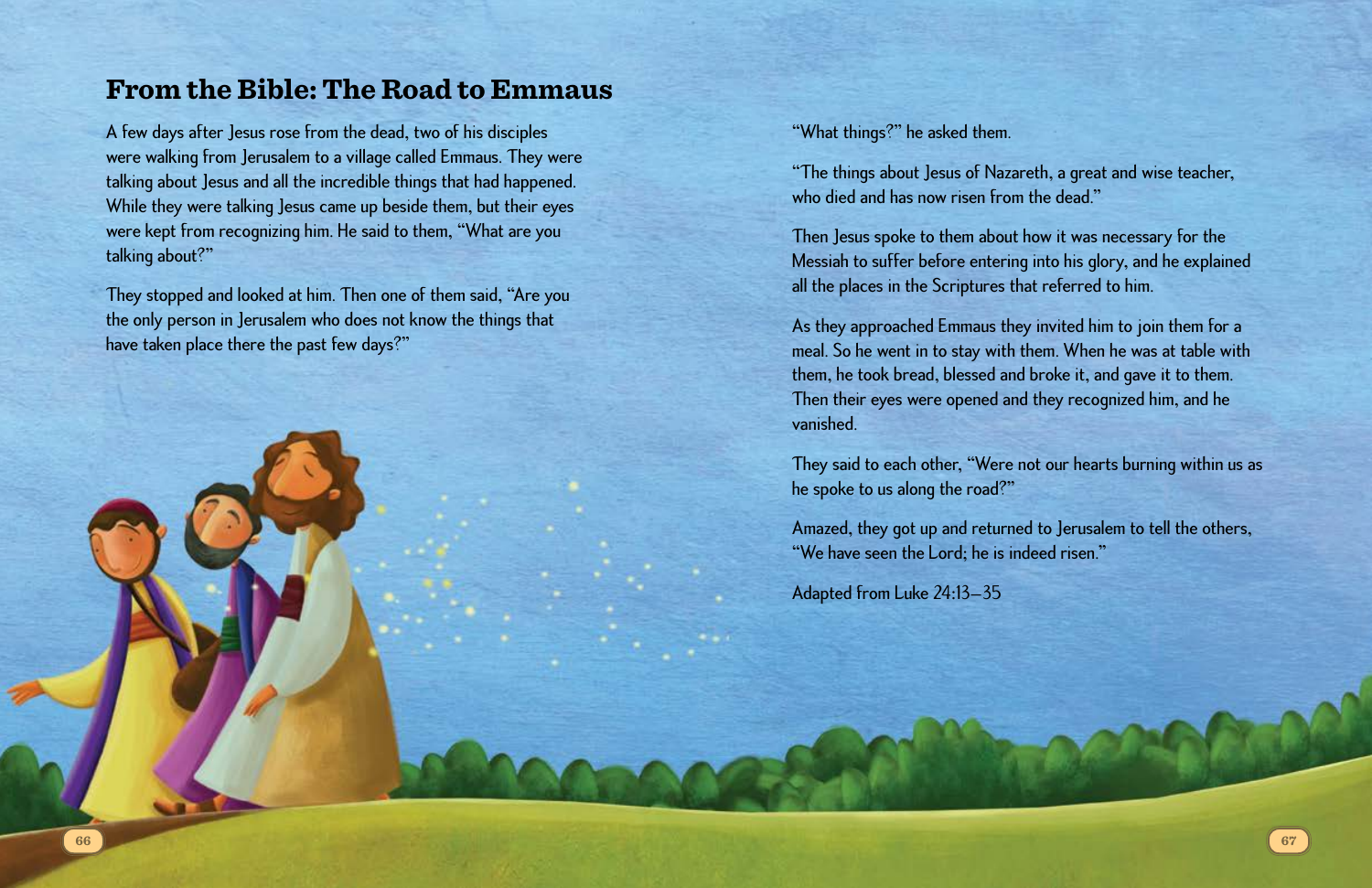**BUS** 

The risen Jesus is always at our side, but often we don't recognize him. Jesus is by our side when we wake up each morning, he is by our side when we are playing with friends, he is by our side when we are at baseball and ballet, he is by our side when we are doing our homework, he is by our side when we go shopping, and he is by our side when we go to bed at night.

In the morning, he is so excited for you to wake up and start a new day. At soccer he is cheering for you to do your best. And when you go shopping, he is whispering in your ear, "Is what you are about to buy going to help you become the-best-version-of-yourself?"

Jesus is present in a special way at Mass. The disciples had a powerful encounter with Jesus on the road to Emmaus, but you get to have an even more powerful encounter with him each Sunday at Mass. And very soon you are going to be able to receive Jesus in the Eucharist.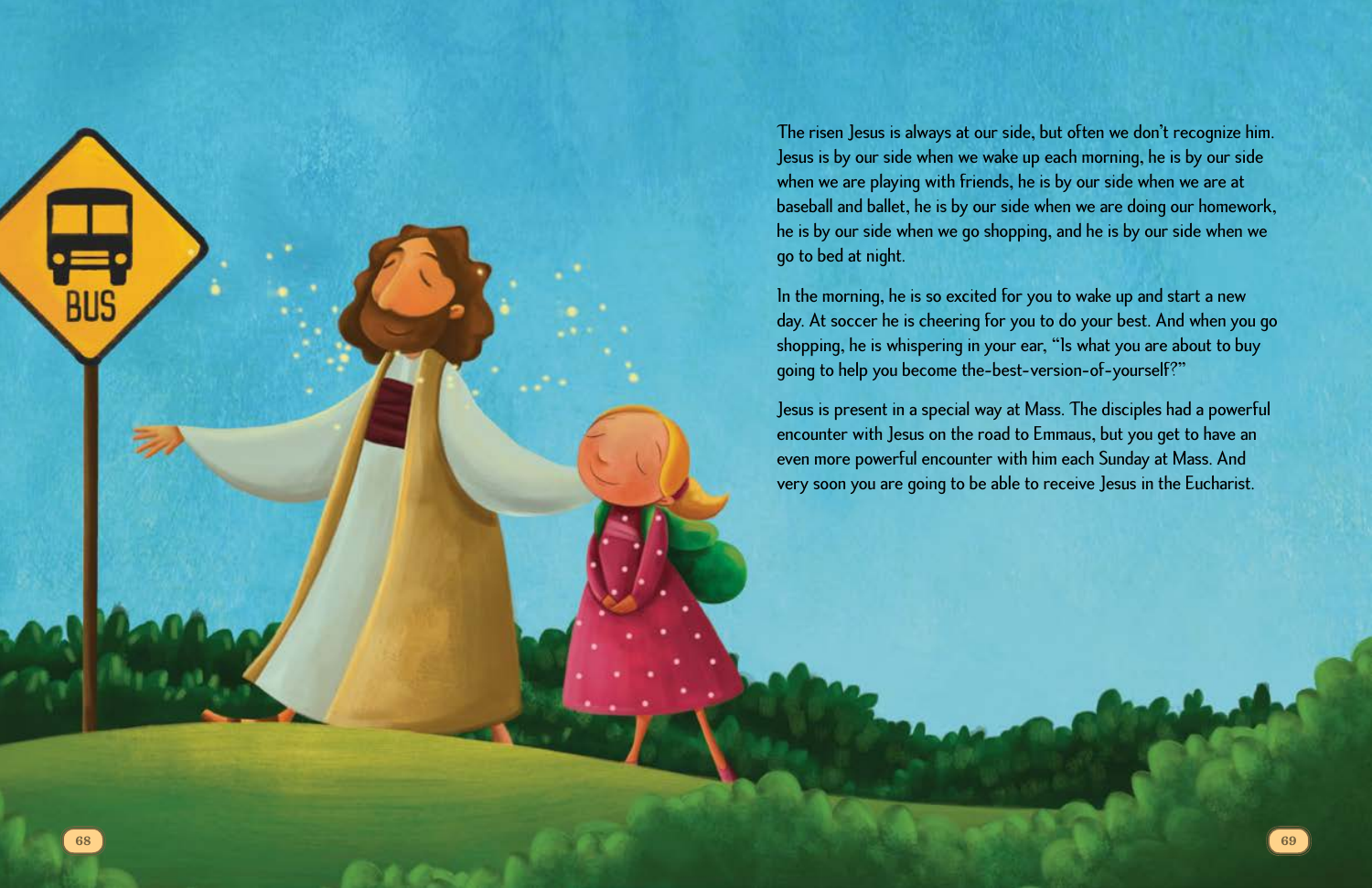#### **So Many Wonders**

There are so many wonderful things that happen during the Mass. If you went to Mass every day of your life, you would still be discovering its wonders at the end of your life. There is nothing like the Mass.

We have already talked about how God speaks to us at Mass. That is amazing. The Eucharist is another wonder we experience at Mass. We believe that during the Mass, a simple piece of bread and a cup of wine are transformed into the Body and Blood of Jesus. That is amazing!

It is amazing that God gives himself to us in this way. At Mass God gives himself to us completely in the Eucharist, and at Mass we give ourselves completely to him in prayer. We are going to talk a lot more about this in the coming pages.

Sometimes people say they are bored at Mass. Usually this is because they don't know what is going on or because they are not listening to what God is saying to them. It is impossible to be bored at Mass if we are trying to listen to God's voice. If we ever find Mass boring, it's time for us to put more energy into our conversation with God.

If we find Mass uninteresting, perhaps we need to learn more about what is actually happening. Everything that happens at Mass happens for a reason, and when we really know what is going on, it is fascinating.

Sometimes it helps to have a missal, a small book that explains everything that is happening in the Mass. It can be very helpful to follow along.

Another way to make sure we don't get bored at Mass is to sing all the songs and respond to all the prayers. When you participate in Mass you are in a conversation with God. It is only when we stop participating that we get bored. Plus, when we talk with God, he tells us amazing things!

As we grow in wisdom we discover that the Mass is the most amazing event on earth!

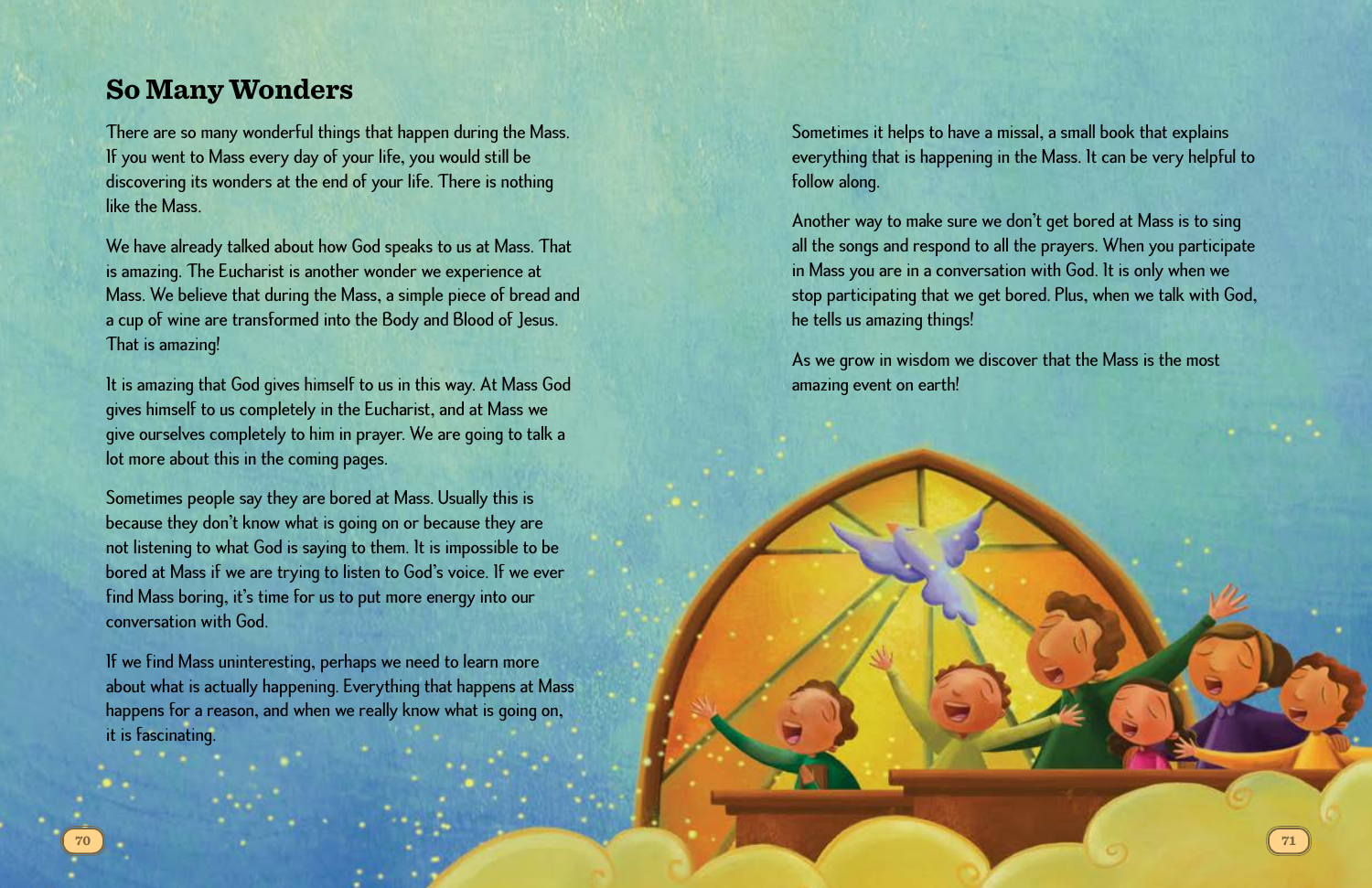#### **Show What You Know**

#### **True or False**

- Your First Communion is going to be a very special day in your life.
- 2. Cod wants you to live the worst life imaginable.
- 3. The Ten Commandments show us the best way to live.
- 4. God never speaks to us.
- 5. Every Sunday at church God has something he wants to tell you.

#### **Fill in the blank**

- 1. Each Sunday God invites us over to his **Form Container and Struth Term** for a great celebration.
- 2. The **interest of the greatest blessings God** gives us as Catholics.
- 3. The Eucharist is a service of God's love for us.
- 4. When we spend time with God he fills us with so that we can live holy lives.
- 5. The Ten Commandments are a God gives us to help us become the-best-version-of-ourselves.
- 6. It is to be bored at Mass if we are trying to listen to God's voice. 7. The Mass is the prayer.
- most important lessons we can learn in life.
- 
- 10. As you grow in wisdom you discover that the Mass is the most event on earth.

**HOUSE AMAZING CELE MASS ULTIMATE** 

8. Learning to **to God's voice is one of the** 

9. If you went to Mass every day of your life, you would still be discovering its \_\_\_\_\_\_\_\_\_\_\_\_\_\_\_\_\_\_\_\_\_\_\_ at the end of your life.

**Word Bank**

| EBRATION | <b>IMPOSSIBLE</b> | <b>GRACE</b>    |  |
|----------|-------------------|-----------------|--|
| LISTEN   | WONDERS           | <b>BLESSING</b> |  |

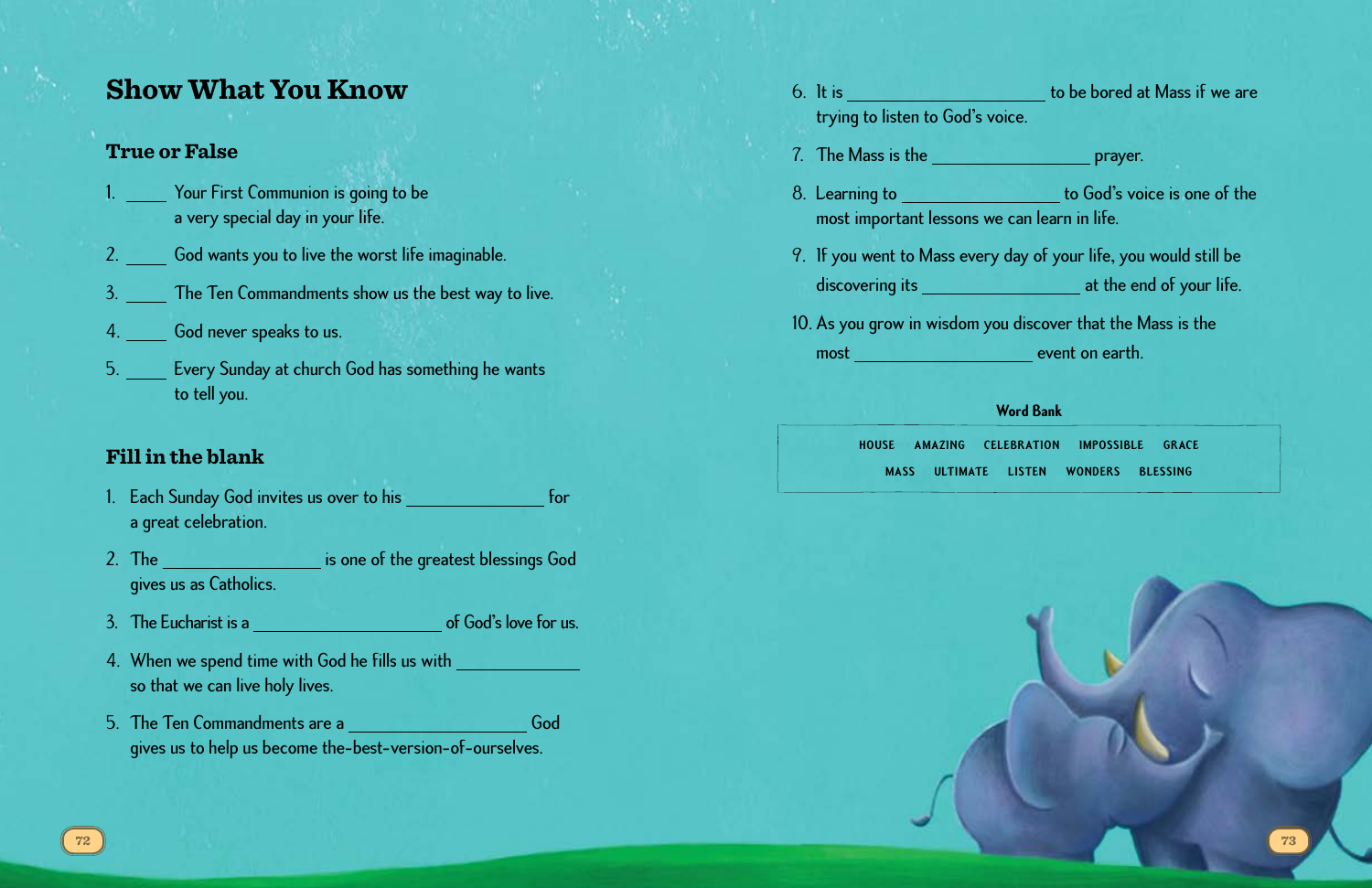## **Journal with Jesus**

Dear Jesus,

I am excited to receive you in the Eucharist for the first time because . . .







**75**